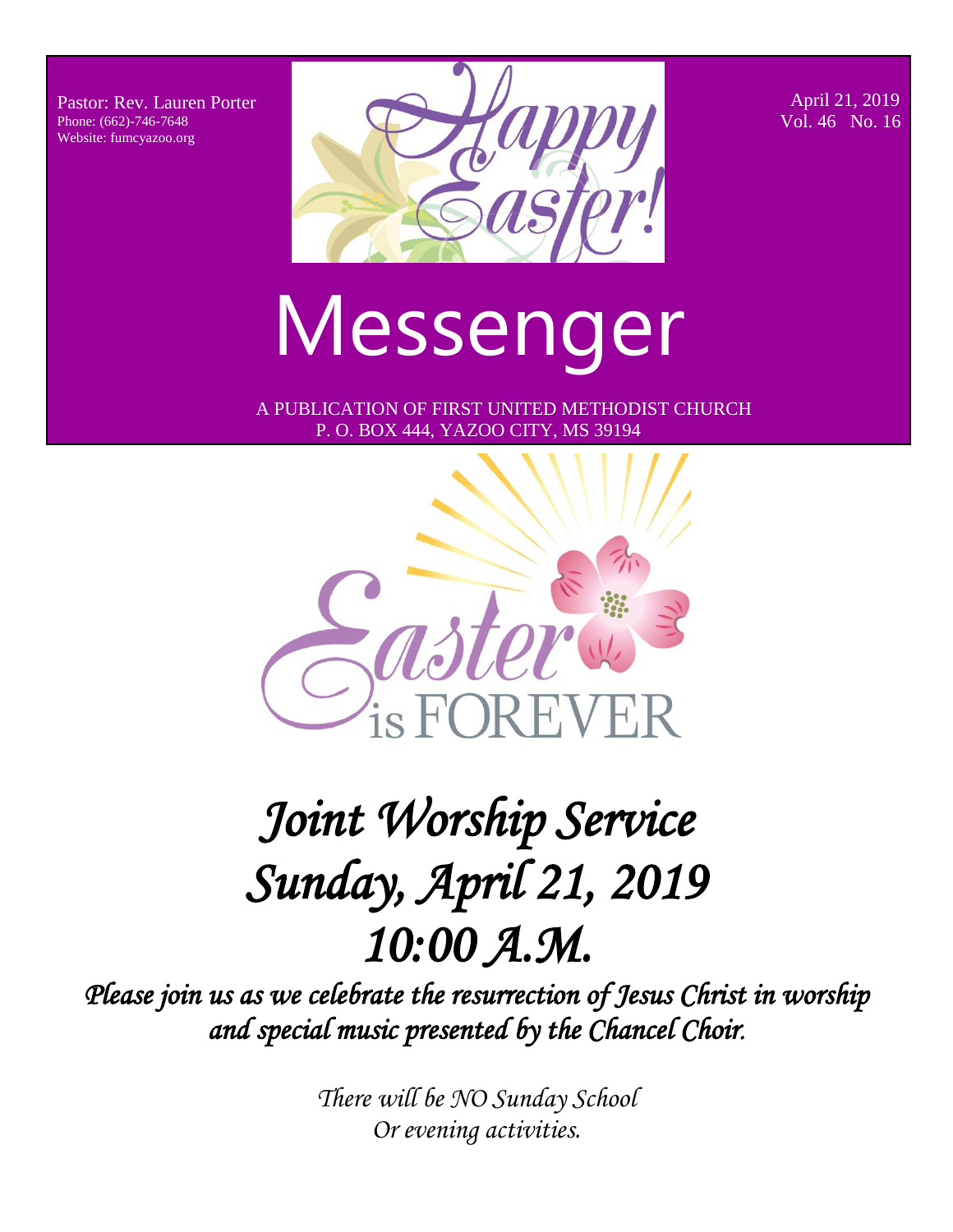### **THIS WEEKS CALENDAR**

**SUNDAY, APRIL 21 EASTER SUNDAY** 10:00 a.m. Joint Worship Service No Sunday School No evening activities **MONDAY, APRIL 22** 9-12 noon Methodist Market CHURCH OFFICE CLOSED **TUESDAY, APRIL 23** 6:00 p.m. Emmaus Meeting **WEDNESDAY, APRIL 24** 3:00-4:15 p.m. Hiskidz Choir Gr. 1-6 5:30 p.m. In the Hands of God/Prayer Meeting 6:00 p.m. Chancel Choir & Praise Band Rehearsal 6:00 p.m. Adult Bible Study 6:15 p.m. Youth Small Group **SATURDAY, APRIL 27** 9-12 noon Methodist Market 2:00 p.m. Preschool Egg Hunt



21. Craig Paul, Jake Louis Paul 23. Jim Watson, Thomas Hines 24. Madison Summers 27. Courtney Duncan

 Sunday, April 28, is Senior Recognition Sunday and Confirmands will join the church. This will be a JOINT WORSHIP service at 10 A.M. There will be no Sunday School.



 *Sympathy and love is extended to Martha Lyles and family of Roger Lyles, who died April 10, 2019.*

 *Sympathy and love is extended to Stephanie Goodman and Laura Kathryn Phillips and their family, in the death of their father and grandfather, Roy Jennings Stricklin, Sr., who died April 13, 2019.* 

 Next Sunday, April 28, there will be a special Hiskidz Choir practice at 5 p.m. for grades 1-3. Supper will be served at 6 p.m. Grades 4-6 will join us after supper for practice in preparation for the May 5 Worship service. We will dismiss at 7 p.m.



**HISkidz Choir** Rehearsal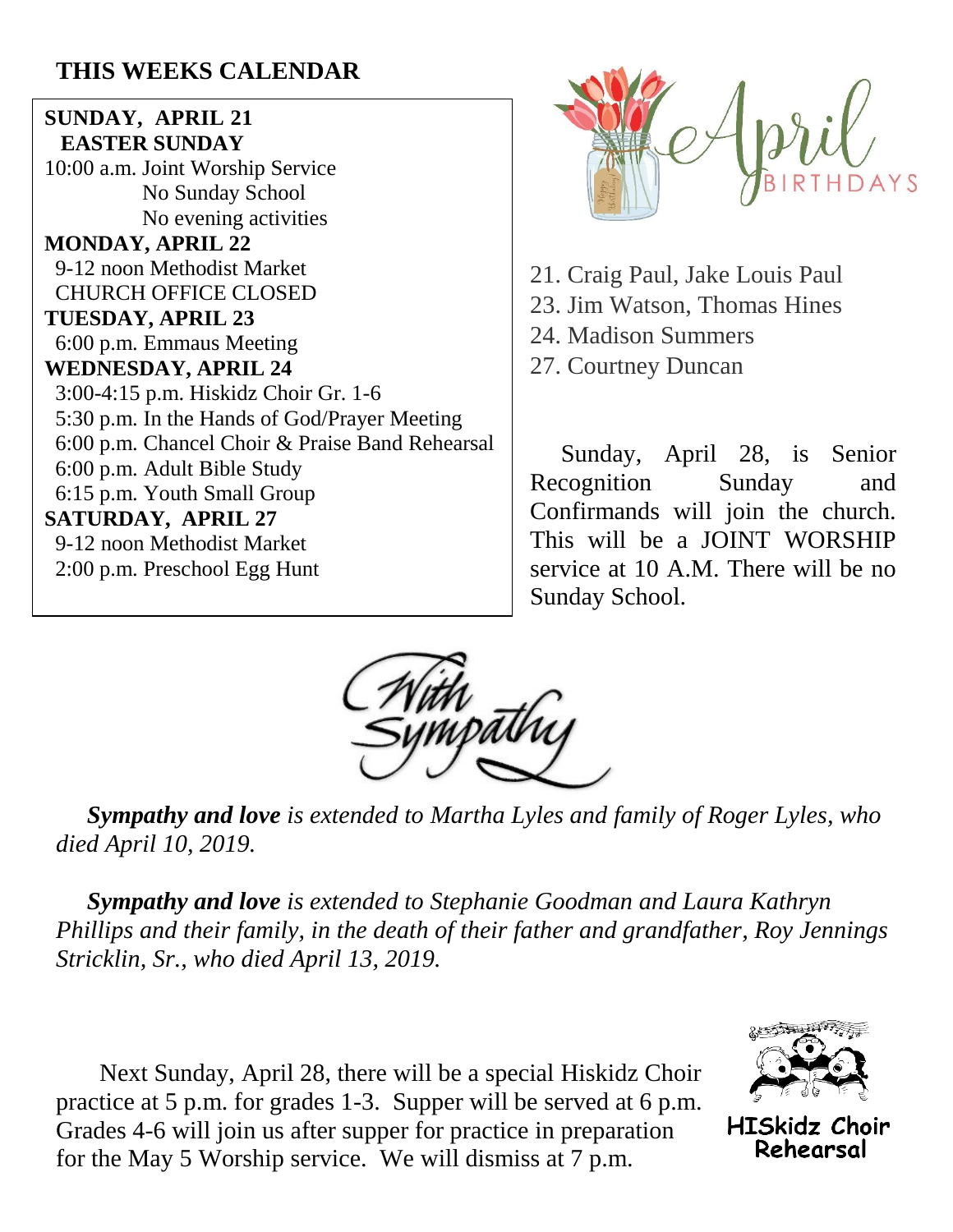

# **Solid Ground Youth**

 This Sunday is Easter Sunday, so there will be no Sunday School. We will all gather together for a joint worship at 10:00 a.m.

## **Sunday Night Youth**

 Youth group will NOT meet this Sunday night due to Easter. We will meet next Sunday night and wrap up our "Look Again" series.

### **Wednesday Night Small Group**

 Wednesday night small group will meet Sunday, May 1, for the final time before summer. We will conclude the series that we have been studying. This series is called "Dwell." I would like to challenge you all to allow Jesus to be more than just your landlord, let Him dwell within you.

### **Senior Recognition Sunday**

Next Sunday, April 28<sup>th</sup> there will be a joint service at 10:00 a.m. At this service we will be recognizing the Graduating Seniors of our church. We are excited to see what the future holds for these young people.

| Hayes Bardwell | <b>Mary Grace Summers</b> | Emma Woods |
|----------------|---------------------------|------------|
|----------------|---------------------------|------------|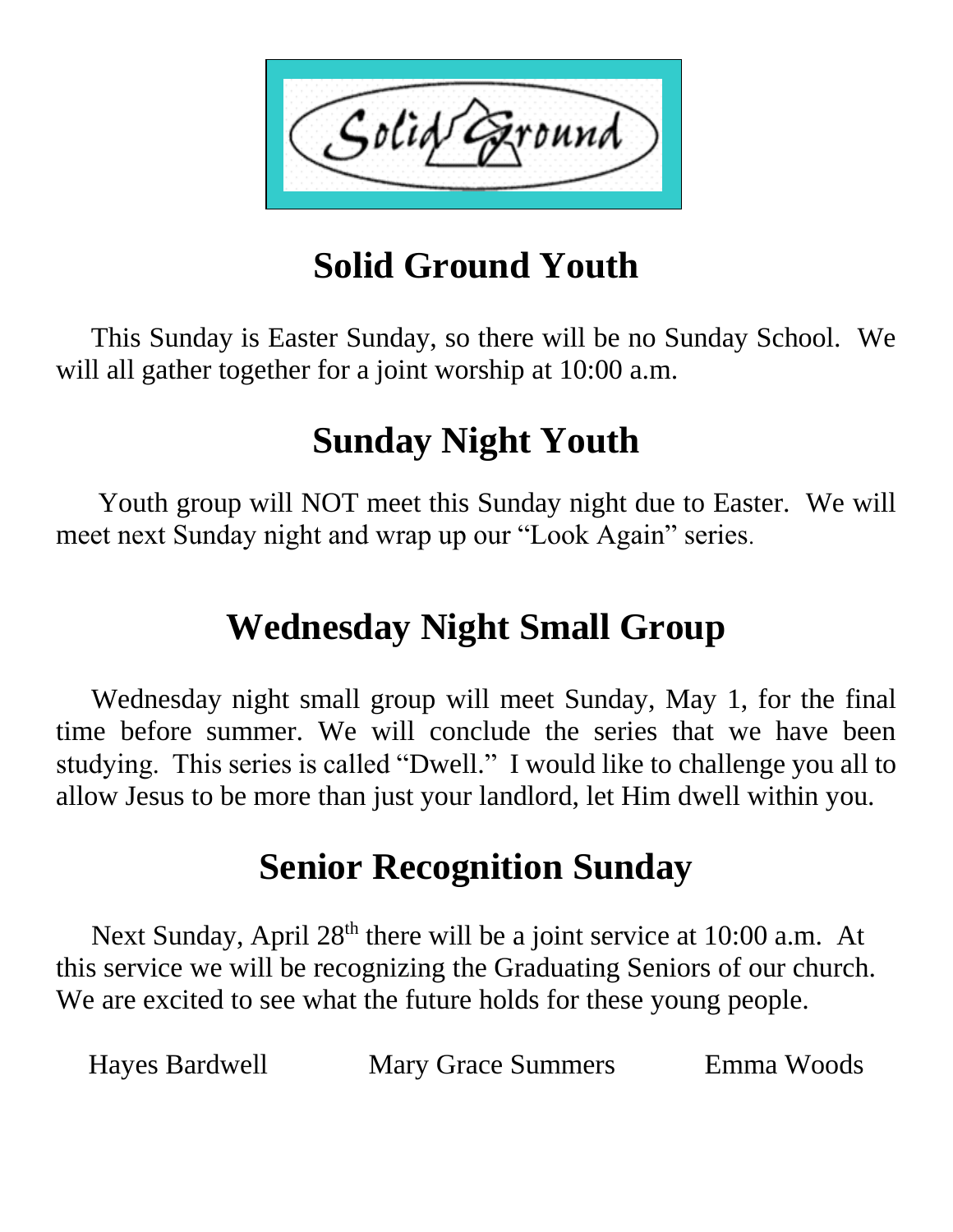# Children's Page

**Memory Verse** 

"I have seen the Lord."

John 20:18

 This week is Easter Sunday. There will be no Sunday School. We will have one service together at 10:00 a.m. to celebrate the Resurrection!

 Bible study will NOT meet this week due to Easter! We will meet next Sunday, April 28 at 5:00 p.m. This will be our last regular Sunday night Bible Study. We will have several summer activities planned so be on the look-out for these events.





 There will be a **Flashlight Egg Hunt for grades 1-6** with games, fun, food, and fellowship at Julie and De Paul's on Friday, April 19. We will meet at the church at 6:00 p.m. The games and food will begin around 6:30 p.m., and the egg hunt will begin around 8:00 p.m. We hope to be back at the church

around 8:45 p.m. **The Preschool Egg Hunt** will be held at the home of Robyn and Byron Kelly at 10:00 a.m. on Saturday, April 20. There will be snacks and juice served to the children upon arrival. Please bring 6-12 candy-filled eggs for the event.

### **Confirmation:**

Next Sunday, April 28<sup>th</sup> there will be a joint worship service at 10:00 a.m. At this service, we will welcome into the church our new Confirmands.

Jon Parker Dees Anna Riley Kelly Brody Roberts Evan Michael Williams